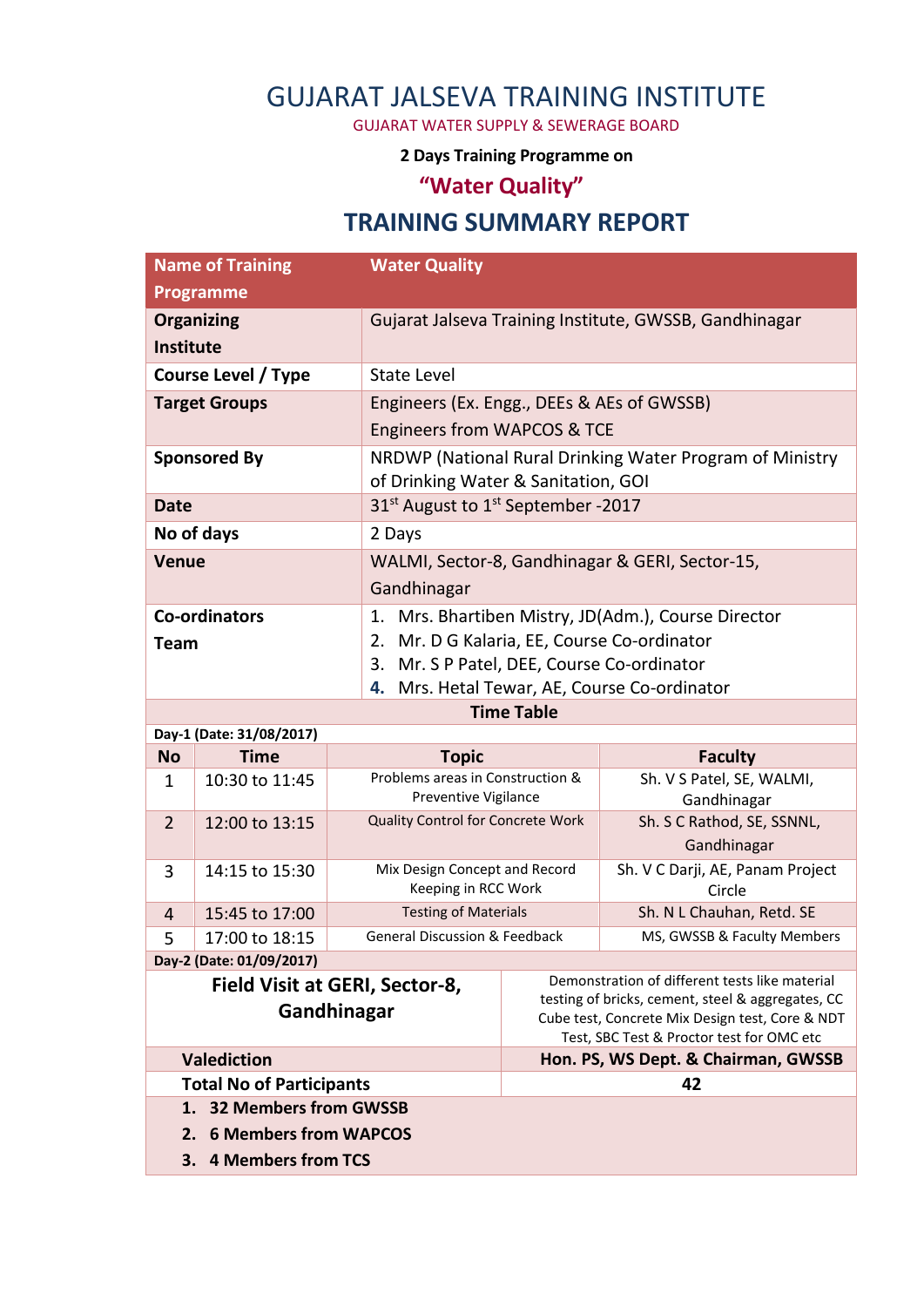## **Photo Gallery**

1. **Mr. Tushar Dholakia,** Member Secretary, GWSSB addressing the Trainees



2. **Mr. V S Patel**, SE, WALMI addressing the Trainees